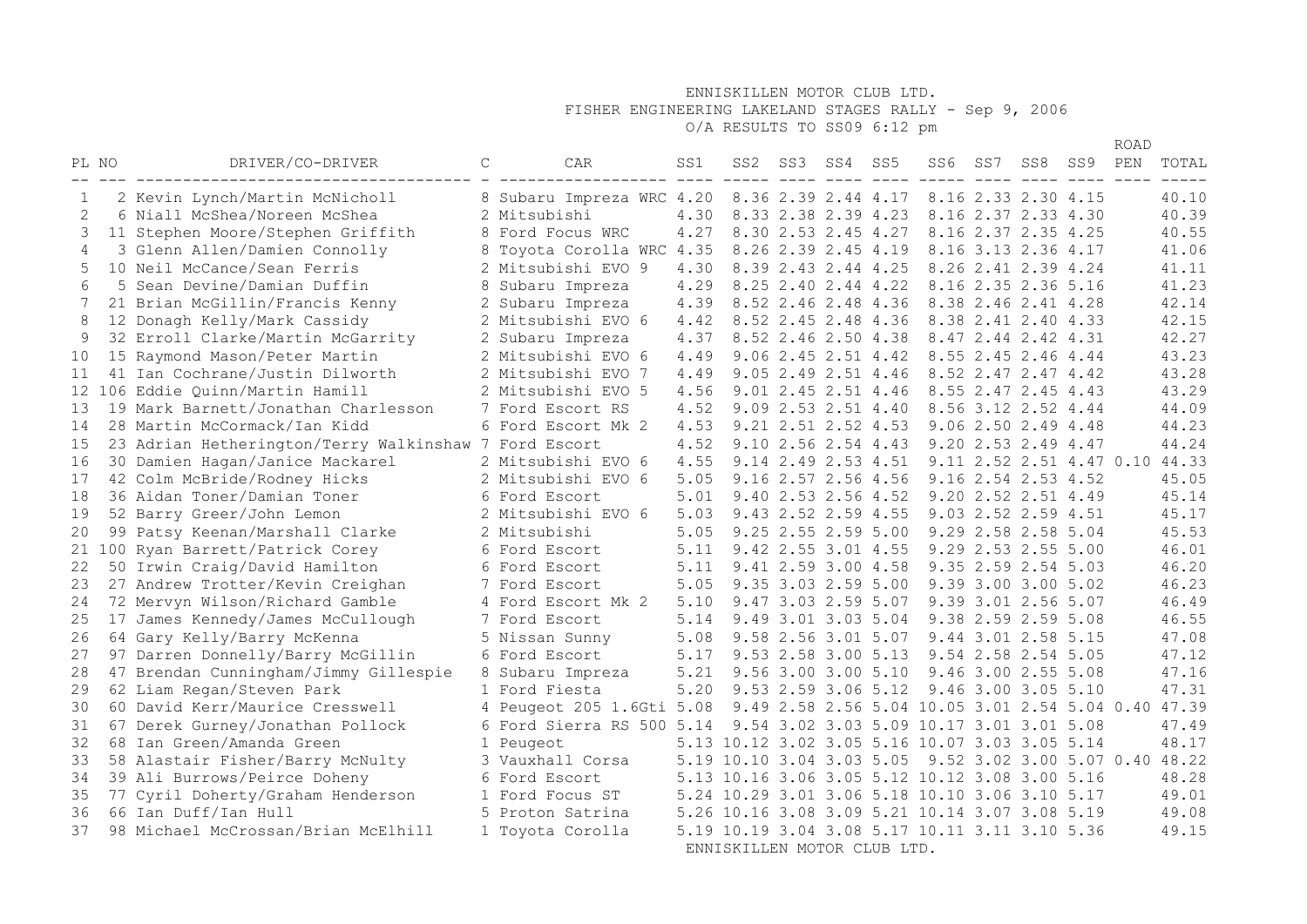#### FISHER ENGINEERING LAKELAND STAGES RALLY - Sep 9, 2006 O/A RESULTS TO SS09 6:12 pm

 ROAD PL NO DRIVER/CO-DRIVER C CAR SS1 SS2 SS3 SS4 SS5 SS6 SS7 SS8 SS9 PEN TOTAL -- --- ------------------------------------ - ------------------ ---- ----- ---- ---- ---- ----- ---- ---- ---- ---- ----- 38 57 Thomas Coburn/Roy Lindsay 5 Peugeot 206 5.26 10.21 3.13 3.17 5.16 10.09 3.09 3.10 5.16 49.17 39 59 Noel Lappin/Mark Convey 3 Ford Escort 5.37 10.40 3.08 3.08 5.25 10.01 3.03 3.00 5.18 49.20 40 75 Mark McCaffrey/David Maxwell 3 Lada Riva 5.28 10.12 3.11 3.25 5.24 10.11 3.08 3.04 5.27 49.30 41 44 Gary McElhinney/Darragh Kelly 5 Ford Escort 5.19 10.08 3.06 3.09 5.10 10.02 3.06 3.04 5.10 1.40 49.54 42 53 Ryan McCloskey/Ronan O'Neill 6 Ford Escort 5.34 10.20 3.06 3.13 5.21 10.17 3.08 3.08 5.38 0.40 50.25 43 38 Geoffrey Nevin/Paul Nevin 6 Ford Escort Mk 2 5.14 10.36 3.06 3.26 5.52 10.41 3.18 3.18 5.15 50.46 44 65 Emlyn Burns/Benny Grainger 5 Ford Escort MkII 5.49 11.00 3.11 3.12 5.36 10.39 3.10 3.05 5.31 51.13 45 88 Samuel Scollan/Bartley Downey 4 Peugeot 205 5.34 10.50 3.11 3.11 5.40 10.47 3.12 3.09 5.46 51.20 46 101 Conor McCrossan/Paul Mimnagh 1 Peugeot 106 Gti 5.45 10.41 3.10 3.13 5.37 10.42 3.16 3.13 5.44 51.21 47 91 Paul Quinn/Jason Gillespie 1 Ford Fiesta 5.41 10.34 3.09 3.19 5.34 10.25 3.11 3.11 5.27 1.00 51.31 48 79 Richard Keown/Tony Walsh 6 Ford Escort Mk 2 5.42 10.21 3.16 3.18 5.42 11.09 3.20 3.21 5.44 51.53 49 93 James McGovern/Niall Maguire 1 Toyota Corolla GT 5.39 11.30 3.10 3.12 5.38 11.35 3.12 3.06 5.36 52.38 50 95 Edgar Cumins/Gregory Roberts 2 Ford Sierra XR4X4 5.46 11.13 3.24 3.22 5.41 11.19 3.23 3.14 5.45 53.07 51 73 Mervyn Galbraith/Chris O'Connor 3 Vauxhall Nova 5.20 14.03 3.49 3.39 5.19 10.16 3.01 3.02 5.14 0.10 53.53 52 96 Sonya Mac/Safron Thomas 3 Ford Ka 6.04 11.16 3.25 3.30 5.54 11.09 3.23 3.19 5.57 53.57 53 83 Darren McGrath/Tanya Ferguson 4 Peugeot 205 Gti 6.30 11.59 3.27 3.23 5.59 11.37 3.41 3.24 6.07 0.20 56.27 53 83 Darren McGrath/Tanya Ferguson 4 Peugeot 205 Gti 6.30 11.59 3.27 3.23 5.59 11.37 3.41 3.24 6.07 0.20 56.27<br>54 92 Raymond Corrigan/Mark Carson 1 Ford Escort 6.06 12.03 3.29 3.23 6.27 12.47 3.36 3.20 6.04 57.15 55 49 Paul Flanagan/Mark McDonagh 7 Talbot Sunbeam 5.18 17.08 4.06 4.31 5.18 10.39 3.07 3.00 5.27 58.34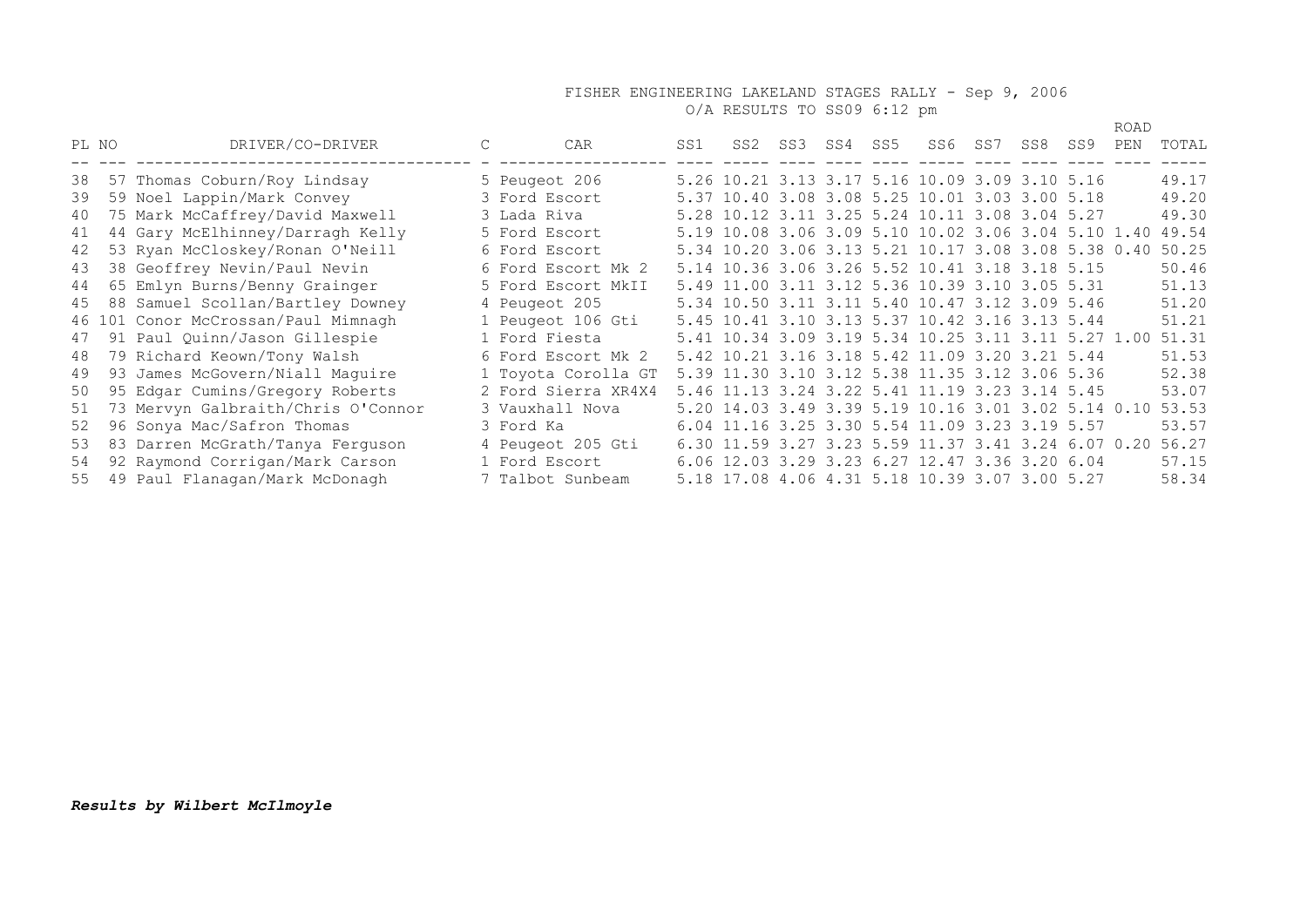FISHER ENGINEERING LAKELAND STAGES RALLY - Sep 9, 2006

CLASS RESULTS TO SS9 6:13 pm

|                |                |           |                                                                  |                         |      |                 |                       |                                                           |         |                          |         | <b>ROAD</b> |       |
|----------------|----------------|-----------|------------------------------------------------------------------|-------------------------|------|-----------------|-----------------------|-----------------------------------------------------------|---------|--------------------------|---------|-------------|-------|
|                |                | C PL. NO. | DRIVER/CO-DRIVER                                                 | CAR                     | SS1  | SS2 SS3 SS4 SS5 |                       |                                                           | SS6 SS7 | SS8                      | SS9 PEN |             | TOTAL |
|                |                |           | 1 62 Liam Regan/Steven Park                                      | Ford Fiesta             |      |                 |                       | 5.20 9.53 2.59 3.06 5.12 9.46 3.00 3.05 5.10              |         |                          |         |             | 47.31 |
|                | 2              |           | 68 Ian Green/Amanda Green                                        | Peugeot                 |      |                 |                       | 5.13 10.12 3.02 3.05 5.16 10.07 3.03 3.05 5.14            |         |                          |         |             | 48.17 |
|                | 3              |           | 77 Cyril Doherty/Graham Henderson                                | Ford Focus ST           |      |                 |                       | 5.24 10.29 3.01 3.06 5.18 10.10 3.06 3.10 5.17            |         |                          |         |             | 49.01 |
|                | 4              |           | 98 Michael McCrossan/Brian McElhill                              | Toyota Corolla          |      |                 |                       | 5.19 10.19 3.04 3.08 5.17 10.11 3.11 3.10 5.36            |         |                          |         |             | 49.15 |
|                |                |           | 5 101 Conor McCrossan/Paul Mimnagh                               | Peugeot 106 Gti         |      |                 |                       | 5.45 10.41 3.10 3.13 5.37 10.42 3.16 3.13 5.44            |         |                          |         |             | 51.21 |
|                | 6              |           | 91 Paul Quinn/Jason Gillespie                                    | Ford Fiesta             |      |                 |                       | 5.41 10.34 3.09 3.19 5.34 10.25 3.11 3.11 5.27 1.00 51.31 |         |                          |         |             |       |
|                |                |           | 93 James McGovern/Niall Maguire                                  | Toyota Corolla GT       |      |                 |                       | 5.39 11.30 3.10 3.12 5.38 11.35 3.12 3.06 5.36            |         |                          |         |             | 52.38 |
|                | 8              |           | 92 Raymond Corrigan/Mark Carson                                  | Ford Escort             |      |                 |                       | 6.06 12.03 3.29 3.23 6.27 12.47 3.36 3.20 6.04            |         |                          |         |             | 57.15 |
|                |                |           |                                                                  |                         |      |                 |                       |                                                           |         |                          |         |             |       |
| $\overline{2}$ | $\mathbf{1}$   |           | 6 Niall McShea/Noreen McShea                                     | Mitsubishi              | 4.30 |                 |                       | 8.33 2.38 2.39 4.23 8.16 2.37 2.33 4.30                   |         |                          |         |             | 40.39 |
|                | 2              |           | 10 Neil McCance/Sean Ferris                                      | Mitsubishi EVO 9        | 4.30 |                 | 8.39 2.43 2.44 4.25   |                                                           |         | 8.26 2.41 2.39 4.24      |         |             | 41.11 |
|                | 3              |           | 21 Brian McGillin/Francis Kenny                                  | Subaru Impreza          | 4.39 |                 | 8.52 2.46 2.48 4.36   | 8.38 2.46 2.41 4.28                                       |         |                          |         |             | 42.14 |
|                | 4              |           | 12 Donagh Kelly/Mark Cassidy                                     | Mitsubishi EVO 6        | 4.42 |                 | 8.52 2.45 2.48 4.36   | 8.38 2.41 2.40 4.33                                       |         |                          |         |             | 42.15 |
|                | 5              |           | 32 Erroll Clarke/Martin McGarrity                                | Subaru Impreza          | 4.37 |                 |                       | 8.52 2.46 2.50 4.38 8.47 2.44 2.42 4.31                   |         |                          |         |             | 42.27 |
|                | 6              |           | 15 Raymond Mason/Peter Martin                                    | Mitsubishi EVO 6        | 4.49 |                 | $9.06$ 2.45 2.51 4.42 | 8.55 2.45 2.46 4.44                                       |         |                          |         |             | 43.23 |
|                | 7              |           | 41 Ian Cochrane/Justin Dilworth                                  | Mitsubishi EVO 7        | 4.49 |                 |                       | 9.05 2.49 2.51 4.46 8.52 2.47 2.47 4.42                   |         |                          |         |             | 43.28 |
|                |                |           | 8 106 Eddie Quinn/Martin Hamill                                  | Mitsubishi EVO 5        | 4.56 |                 |                       | 9.01 2.45 2.51 4.46 8.55 2.47 2.45 4.43                   |         |                          |         |             | 43.29 |
|                | 9              |           | 30 Damien Hagan/Janice Mackarel                                  | Mitsubishi EVO 6        | 4.55 |                 | 9.14 2.49 2.53 4.51   |                                                           |         | 9.11 2.52 2.51 4.47 0.10 |         |             | 44.33 |
|                | 1 O            |           | 42 Colm McBride/Rodney Hicks                                     | Mitsubishi EVO 6        | 5.05 |                 | 9.16 2.57 2.56 4.56   | 9.16 2.54 2.53 4.52                                       |         |                          |         |             | 45.05 |
|                | 11             |           | 52 Barry Greer/John Lemon                                        | Mitsubishi EVO 6        | 5.03 |                 | 9.43 2.52 2.59 4.55   | 9.03 2.52 2.59 4.51                                       |         |                          |         |             | 45.17 |
|                | 12             |           | 99 Patsy Keenan/Marshall Clarke                                  | Mitsubishi              | 5.05 |                 | 9.25 2.55 2.59 5.00   | 9.29 2.58 2.58 5.04                                       |         |                          |         |             | 45.53 |
|                | 13             |           | 95 Edgar Cumins/Gregory Roberts                                  | Ford Sierra XR4X4       |      |                 |                       | 5.46 11.13 3.24 3.22 5.41 11.19 3.23 3.14 5.45            |         |                          |         |             | 53.07 |
|                |                |           |                                                                  | Vauxhall Corsa          |      |                 |                       | 5.19 10.10 3.04 3.03 5.05 9.52 3.02 3.00 5.07 0.40 48.22  |         |                          |         |             |       |
| 3              | 1<br>2         |           | 58 Alastair Fisher/Barry McNulty                                 | Ford Escort             |      |                 |                       | 5.37 10.40 3.08 3.08 5.25 10.01 3.03 3.00 5.18            |         |                          |         |             | 49.20 |
|                | 3              |           | 59 Noel Lappin/Mark Convey<br>75 Mark McCaffrey/David Maxwell    | Lada Riva               |      |                 |                       | 5.28 10.12 3.11 3.25 5.24 10.11 3.08 3.04 5.27            |         |                          |         |             | 49.30 |
|                | 4              |           |                                                                  | Vauxhall Nova           |      |                 |                       | 5.20 14.03 3.49 3.39 5.19 10.16 3.01 3.02 5.14 0.10 53.53 |         |                          |         |             |       |
|                | 5              |           | 73 Mervyn Galbraith/Chris O'Connor<br>96 Sonya Mac/Safron Thomas | Ford Ka                 |      |                 |                       | 6.04 11.16 3.25 3.30 5.54 11.09 3.23 3.19 5.57            |         |                          |         |             | 53.57 |
|                |                |           |                                                                  |                         |      |                 |                       |                                                           |         |                          |         |             |       |
| $\overline{4}$ | $\mathbf{1}$   |           | 72 Mervyn Wilson/Richard Gamble                                  | Ford Escort Mk 2        | 5.10 |                 |                       | 9.47 3.03 2.59 5.07 9.39 3.01 2.56 5.07                   |         |                          |         |             | 46.49 |
|                | 2              |           | 60 David Kerr/Maurice Cresswell                                  | Peugeot 205 1.6Gti 5.08 |      |                 |                       | 9.49 2.58 2.56 5.04 10.05 3.01 2.54 5.04 0.40 47.39       |         |                          |         |             |       |
|                | 3              |           | 88 Samuel Scollan/Bartley Downey                                 | Peugeot 205             |      |                 |                       | 5.34 10.50 3.11 3.11 5.40 10.47 3.12 3.09 5.46            |         |                          |         |             | 51.20 |
|                | $\overline{4}$ |           | 83 Darren McGrath/Tanya Ferguson                                 | Peugeot 205 Gti         |      |                 |                       | 6.30 11.59 3.27 3.23 5.59 11.37 3.41 3.24 6.07 0.20 56.27 |         |                          |         |             |       |
|                |                |           |                                                                  |                         |      |                 |                       |                                                           |         |                          |         |             |       |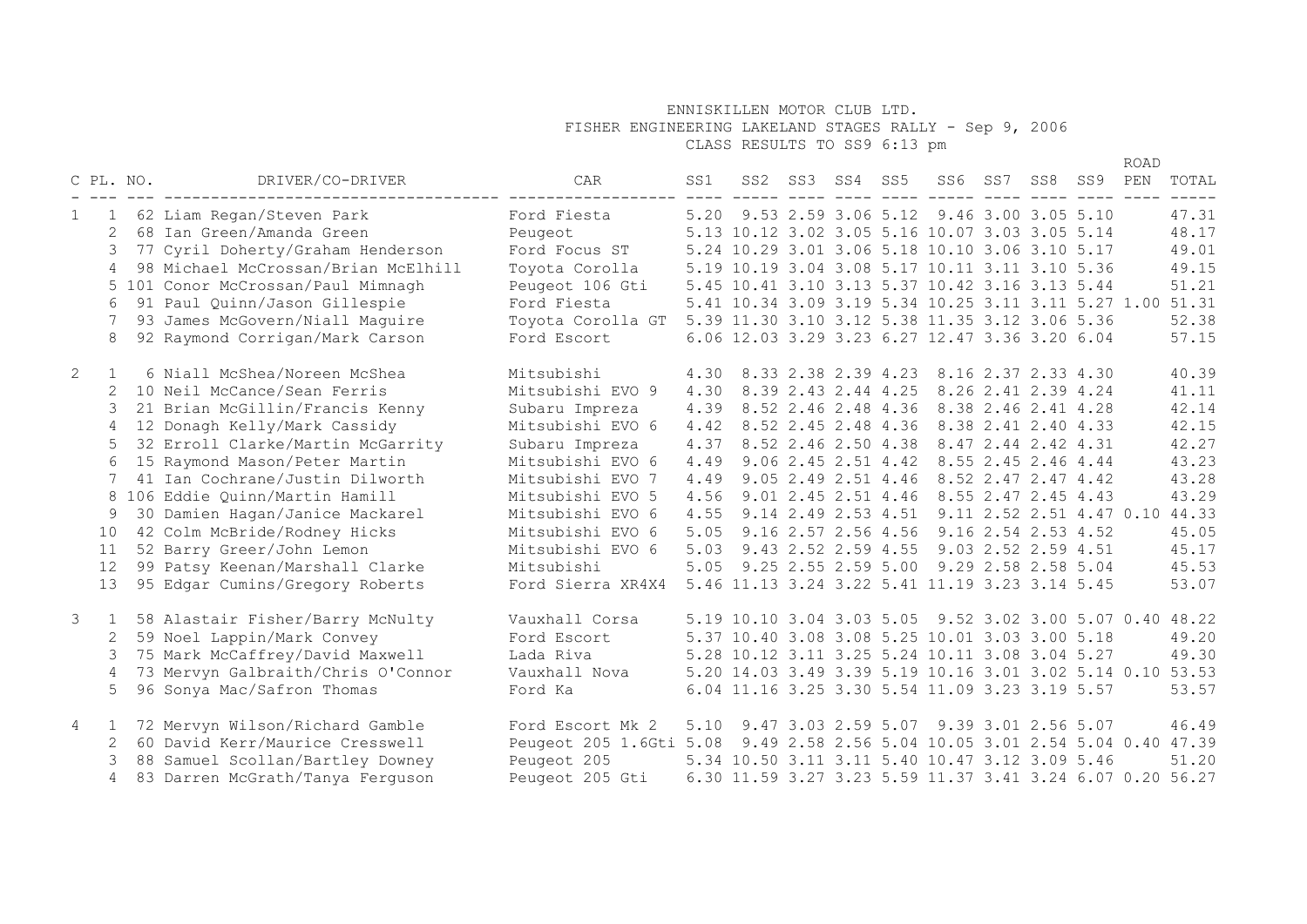## FISHER ENGINEERING LAKELAND STAGES RALLY - Sep 9, 2006

CLASS RESULTS TO SS9 6:13 pm

|                |                 |                                     |                                                       |                         |     |                                                                  |      |                          |                 |                     |                                                           |                     | <b>ROAD</b> |       |
|----------------|-----------------|-------------------------------------|-------------------------------------------------------|-------------------------|-----|------------------------------------------------------------------|------|--------------------------|-----------------|---------------------|-----------------------------------------------------------|---------------------|-------------|-------|
|                |                 | C PL. NO.                           | DRIVER/CO-DRIVER                                      |                         | CAR |                                                                  | SS1  |                          | SS2 SS3 SS4 SS5 |                     |                                                           | SS6 SS7 SS8 SS9 PEN |             | TOTAL |
| 5              | 1               | 64 Gary Kelly/Barry McKenna         |                                                       | Nissan Sunny            |     |                                                                  |      |                          |                 |                     | 5.08 9.58 2.56 3.01 5.07 9.44 3.01 2.58 5.15              |                     |             | 47.08 |
|                | 2               | 66 Ian Duff/Ian Hull                |                                                       | Proton Satrina          |     |                                                                  |      |                          |                 |                     | 5.26 10.16 3.08 3.09 5.21 10.14 3.07 3.08 5.19            |                     |             | 49.08 |
|                | 3               | 57 Thomas Coburn/Roy Lindsay        |                                                       | Peugeot 206             |     |                                                                  |      |                          |                 |                     | 5.26 10.21 3.13 3.17 5.16 10.09 3.09 3.10 5.16            |                     |             | 49.17 |
|                | $\overline{4}$  | 44 Gary McElhinney/Darragh Kelly    |                                                       | Ford Escort             |     |                                                                  |      |                          |                 |                     | 5.19 10.08 3.06 3.09 5.10 10.02 3.06 3.04 5.10 1.40 49.54 |                     |             |       |
|                | 5               | 65 Emlyn Burns/Benny Grainger       |                                                       | Ford Escort MkII        |     |                                                                  |      |                          |                 |                     | 5.49 11.00 3.11 3.12 5.36 10.39 3.10 3.05 5.31            |                     |             | 51.13 |
| 6              | 1               | 28 Martin McCormack/Ian Kidd        |                                                       | Ford Escort Mk 2        |     |                                                                  |      |                          |                 |                     | 4.53 9.21 2.51 2.52 4.53 9.06 2.50 2.49 4.48              |                     |             | 44.23 |
|                | 2               | 36 Aidan Toner/Damian Toner         |                                                       | Ford Escort             |     |                                                                  | 5.01 |                          |                 |                     | 9.40 2.53 2.56 4.52 9.20 2.52 2.51 4.49                   |                     |             | 45.14 |
|                |                 | 3 100 Ryan Barrett/Patrick Corey    |                                                       | Ford Escort             |     |                                                                  | 5.11 |                          |                 |                     | 9.42 2.55 3.01 4.55 9.29 2.53 2.55 5.00                   |                     |             | 46.01 |
|                | $\overline{4}$  | 50 Irwin Craig/David Hamilton       |                                                       | Ford Escort             |     |                                                                  |      |                          |                 |                     | 5.11 9.41 2.59 3.00 4.58 9.35 2.59 2.54 5.03              |                     |             | 46.20 |
|                | 5               | 97 Darren Donnelly/Barry McGillin   |                                                       | Ford Escort             |     |                                                                  |      |                          |                 |                     | 5.17 9.53 2.58 3.00 5.13 9.54 2.58 2.54 5.05              |                     |             | 47.12 |
|                | 6               | 67 Derek Gurney/Jonathan Pollock    |                                                       |                         |     | Ford Sierra RS 500 5.14 9.54 3.02 3.03 5.09 10.17 3.01 3.01 5.08 |      |                          |                 |                     |                                                           |                     |             | 47.49 |
|                |                 | 39 Ali Burrows/Peirce Doheny        |                                                       | Ford Escort             |     |                                                                  |      |                          |                 |                     | 5.13 10.16 3.06 3.05 5.12 10.12 3.08 3.00 5.16            |                     |             | 48.28 |
|                | 8               | 53 Ryan McCloskey/Ronan O'Neill     |                                                       | Ford Escort             |     |                                                                  |      |                          |                 |                     | 5.34 10.20 3.06 3.13 5.21 10.17 3.08 3.08 5.38 0.40 50.25 |                     |             |       |
|                | 9               | 38 Geoffrey Nevin/Paul Nevin        |                                                       | Ford Escort Mk 2        |     |                                                                  |      |                          |                 |                     | 5.14 10.36 3.06 3.26 5.52 10.41 3.18 3.18 5.15            |                     |             | 50.46 |
|                | 10 <sup>°</sup> | 79 Richard Keown/Tony Walsh         |                                                       | Ford Escort Mk 2        |     |                                                                  |      |                          |                 |                     | 5.42 10.21 3.16 3.18 5.42 11.09 3.20 3.21 5.44            |                     |             | 51.53 |
| $7\phantom{0}$ |                 | 19 Mark Barnett/Jonathan Charlesson |                                                       | Ford Escort RS          |     |                                                                  |      |                          |                 |                     | 4.52 9.09 2.53 2.51 4.40 8.56 3.12 2.52 4.44              |                     |             | 44.09 |
|                |                 |                                     | 2 23 Adrian Hetherington/Terry Walkinshaw Ford Escort |                         |     |                                                                  |      |                          |                 |                     | 4.52 9.10 2.56 2.54 4.43 9.20 2.53 2.49 4.47              |                     |             | 44.24 |
|                | 3               | 27 Andrew Trotter/Kevin Creighan    |                                                       | Ford Escort             |     |                                                                  |      |                          |                 |                     | 5.05 9.35 3.03 2.59 5.00 9.39 3.00 3.00 5.02              |                     |             | 46.23 |
|                | $\overline{4}$  | 17 James Kennedy/James McCullough   |                                                       | Ford Escort             |     |                                                                  |      |                          |                 |                     | 5.14 9.49 3.01 3.03 5.04 9.38 2.59 2.59 5.08              |                     |             | 46.55 |
|                | 5 <sup>1</sup>  | 49 Paul Flanagan/Mark McDonagh      |                                                       | Talbot Sunbeam          |     |                                                                  |      |                          |                 |                     | 5.18 17.08 4.06 4.31 5.18 10.39 3.07 3.00 5.27            |                     |             | 58.34 |
| 8              | $\mathbf{1}$    | 2 Kevin Lynch/Martin McNicholl      |                                                       |                         |     | Subaru Impreza WRC 4.20 8.36 2.39 2.44 4.17 8.16 2.33 2.30 4.15  |      |                          |                 |                     |                                                           |                     |             | 40.10 |
|                | 2               | 11 Stephen Moore/Stephen Griffith   |                                                       | Ford Focus WRC          |     |                                                                  | 4.27 |                          |                 | 8.30 2.53 2.45 4.27 |                                                           | 8.16 2.37 2.35 4.25 |             | 40.55 |
|                | 3               | 3 Glenn Allen/Damien Connolly       |                                                       | Toyota Corolla WRC 4.35 |     |                                                                  |      | 8.26 2.39 2.45 4.19      |                 |                     |                                                           | 8.16 3.13 2.36 4.17 |             | 41.06 |
|                | $\overline{4}$  | 5 Sean Devine/Damian Duffin         |                                                       | Subaru Impreza          |     |                                                                  |      | 4.29 8.25 2.40 2.44 4.22 |                 |                     |                                                           | 8.16 2.35 2.36 5.16 |             | 41.23 |
|                | 5               |                                     | 47 Brendan Cunningham/Jimmy Gillespie                 | Subaru Impreza          |     |                                                                  |      | 5.21 9.56 3.00 3.00 5.10 |                 |                     |                                                           | 9.46 3.00 2.55 5.08 |             | 47.16 |

*Results by Wilbert McIlmoyle*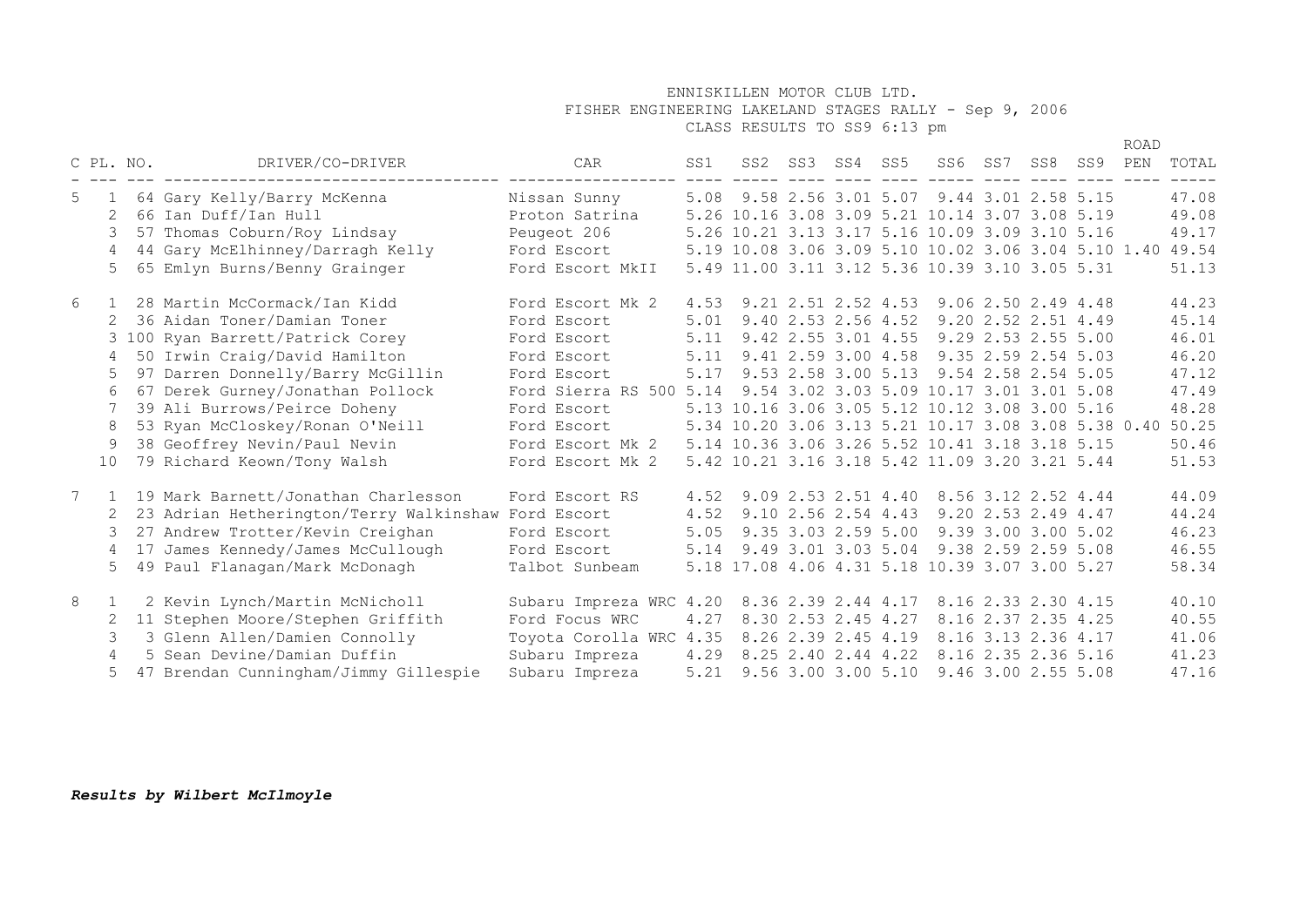# FISHER ENGINEERING LAKELAND STAGES RALLY - Sep 9, 2006

RESULTS BY COMPETITOR NUMBER 6:30 pm

|     |                                           |                |                    |      |                                                |     |                     |                 |                                                    |     |                     |     | <b>ROAD</b> |       |
|-----|-------------------------------------------|----------------|--------------------|------|------------------------------------------------|-----|---------------------|-----------------|----------------------------------------------------|-----|---------------------|-----|-------------|-------|
| NO. | DRIVER/CO-DRIVER                          | СL             | CAR                | SS1  | SS2                                            | SS3 | SS4                 | SS <sub>5</sub> | SS6                                                | SS7 | SS8                 | SS9 | PEN         | TOTAL |
|     | 2 Kevin Lynch/Martin McNicholl            | 8              | Subaru Impreza WRC | 4.20 |                                                |     |                     |                 | 8.36 2.39 2.44 4.17 8.16 2.33 2.30 4.15            |     |                     |     |             | 40.10 |
|     | 3 Glenn Allen/Damien Connolly             | 8              | Toyota Corolla WRC | 4.35 |                                                |     |                     |                 | 8.26 2.39 2.45 4.19 8.16 3.13 2.36 4.17            |     |                     |     |             | 41.06 |
|     | 4 Raymond Johnston/Richard Bell           |                | Subaru Impreza     | 4.38 | 8.32 2.39 2.45                                 |     |                     |                 |                                                    |     |                     |     |             |       |
|     | 5 Sean Devine/Damian Duffin               |                | Subaru Impreza     | 4.29 |                                                |     |                     |                 | 8.25 2.40 2.44 4.22 8.16 2.35 2.36 5.16            |     |                     |     |             | 41.23 |
|     | 6 Niall McShea/Noreen McShea              | $\mathcal{L}$  | Mitsubishi         | 4.30 |                                                |     |                     |                 | 8.33 2.38 2.39 4.23 8.16 2.37 2.33 4.30            |     |                     |     |             | 40.39 |
|     | 8 Johnny McKenna/Eugene O'Kane            | $\overline{2}$ | Mitsubishi EVO     |      |                                                |     |                     |                 |                                                    |     |                     |     |             |       |
|     | 10 Neil McCance/Sean Ferris               |                | Mitsubishi EVO 9   | 4.30 |                                                |     | 8.39 2.43 2.44 4.25 |                 | 8.26 2.41 2.39 4.24                                |     |                     |     |             | 41.11 |
|     | 11 Stephen Moore/Stephen Griffith         | 8              | Ford Focus WRC     | 4.27 |                                                |     | 8.30 2.53 2.45 4.27 |                 |                                                    |     | 8.16 2.37 2.35 4.25 |     |             | 40.55 |
|     | 12 Donagh Kelly/Mark Cassidy              |                | Mitsubishi EVO 6   | 4.42 |                                                |     | 8.52 2.45 2.48 4.36 |                 | 8.38 2.41 2.40 4.33                                |     |                     |     |             | 42.15 |
|     | 14 Brendan Connor/Liam Cartin             | 8              | Subaru Impreza     | 4.55 |                                                |     |                     |                 |                                                    |     |                     |     |             |       |
|     | 15 Raymond Mason/Peter Martin             | 2              | Mitsubishi EVO 6   | 4.49 |                                                |     |                     |                 | 9.06 2.45 2.51 4.42 8.55 2.45 2.46 4.44            |     |                     |     |             | 43.23 |
|     | 16 Stanley Ballentine/Richard Hyland      |                | Mitsubishi EVO 6   | 4.57 |                                                |     | 9.25 2.51 2.56 4.46 |                 | 9.032.49                                           |     |                     |     |             |       |
|     | 17 James Kennedy/James McCullough         | 7              | Ford Escort        | 5.14 |                                                |     | 9.49 3.01 3.03 5.04 |                 | 9.38 2.59 2.59 5.08                                |     |                     |     |             | 46.55 |
|     | 18 Frank Kelly/Aiden Friel                | 7              | Ford Escort Mk 2   | 4.44 |                                                |     | 9.07 2.51 2.54 4.41 |                 | 8.56                                               |     |                     |     |             |       |
|     | 19 Mark Barnett/Jonathan Charlesson       | 7              | Ford Escort RS     | 4.52 |                                                |     | 9.09 2.53 2.51 4.40 |                 | 8.56 3.12 2.52 4.44                                |     |                     |     |             | 44.09 |
|     | 20 Andy Magee/Gerard Callaghan            | 7              | Ford Escort        | 5.08 |                                                |     |                     |                 |                                                    |     |                     |     |             |       |
|     | 21 Brian McGillin/Francis Kenny           | $\overline{2}$ | Subaru Impreza     | 4.39 |                                                |     | 8.52 2.46 2.48 4.36 |                 | 8.38 2.46 2.41 4.28                                |     |                     |     |             | 42.14 |
|     | 23 Adrian Hetherington/Terry Walkinshaw 7 |                | Ford Escort        | 4.52 |                                                |     | 9.10 2.56 2.54 4.43 |                 |                                                    |     | 9.20 2.53 2.49 4.47 |     |             | 44.24 |
|     | 24 Eamon Mimnagh/Shane O'Hagan            |                | Mitsubishi EVO 5   | 4.49 |                                                |     | 9.19 2.50 2.51 4.45 |                 | 9.04                                               |     |                     |     |             |       |
|     | 25 Paul McShea/Jackie Donaldson           |                | Ford Orion         | 5.18 |                                                |     | 9.42 2.52 3.08 4.55 |                 | 9.21                                               |     |                     |     |             |       |
|     | 26 Conor Kelly/David Vance                |                | Nissan Sunny       | 5.01 |                                                |     | 9.25 2.52 2.56 4.56 |                 |                                                    |     |                     |     |             |       |
|     | 27 Andrew Trotter/Kevin Creighan          | 7              | Ford Escort        | 5.05 |                                                |     | 9.35 3.03 2.59 5.00 |                 |                                                    |     | 9.39 3.00 3.00 5.02 |     |             | 46.23 |
|     | 28 Martin McCormack/Ian Kidd              | 6              | Ford Escort Mk 2   | 4.53 |                                                |     | 9.21 2.51 2.52 4.53 |                 |                                                    |     | 9.06 2.50 2.49 4.48 |     |             | 44.23 |
|     | 29 Trevor Elliott/Keith Boyd              | 7              | Ford Escort        | 5.06 |                                                |     | 9.41 2.59 3.04 5.05 |                 | 9.40                                               |     |                     |     |             |       |
|     | 30 Damien Hagan/Janice Mackarel           | 2              | Mitsubishi EVO 6   | 4.55 |                                                |     |                     |                 | 9.14 2.49 2.53 4.51 9.11 2.52 2.51 4.47 0.10 44.33 |     |                     |     |             |       |
|     | 31 Vivian Hamill/Paul Hamill              |                | Ford Escort RS     | 4.50 |                                                |     |                     |                 |                                                    |     |                     |     |             |       |
|     | 32 Erroll Clarke/Martin McGarrity         |                | Subaru Impreza     | 4.37 |                                                |     |                     |                 | 8.52 2.46 2.50 4.38 8.47 2.44 2.42 4.31            |     |                     |     |             | 42.27 |
|     | 33 John Walker/Dessie Wilson              | 2              | Mitsubishi EVO 9   |      | 10.00 11.36 2.53 2.56                          |     |                     |                 |                                                    |     |                     |     |             |       |
|     | 34 Brian Muldoon/Patsy Corr               |                | Mitsubishi EVO 6   | 4.56 |                                                |     | 9.26 2.52 2.54 4.49 |                 |                                                    |     |                     |     |             |       |
|     | 35 Ashley White/Barry Ferris              |                | Vauxhall Astra     | 4.59 |                                                |     |                     |                 |                                                    |     |                     |     |             |       |
|     | 36 Aidan Toner/Damian Toner               | 6              | Ford Escort        | 5.01 |                                                |     |                     |                 | 9.40 2.53 2.56 4.52 9.20 2.52 2.51 4.49            |     |                     |     |             | 45.14 |
|     | 37 Paul McCarroll/Raymond Deazley         | 7              | Ford Escort Mk 2   | 4.58 |                                                |     |                     |                 |                                                    |     |                     |     |             |       |
|     | 38 Geoffrey Nevin/Paul Nevin              | 6              | Ford Escort Mk 2   |      | 5.14 10.36 3.06 3.26 5.52 10.41 3.18 3.18 5.15 |     |                     |                 |                                                    |     |                     |     |             | 50.46 |
|     | 39 Ali Burrows/Peirce Doheny              | 6              | Ford Escort        |      | 5.13 10.16 3.06 3.05 5.12 10.12 3.08 3.00 5.16 |     |                     |                 |                                                    |     |                     |     |             | 48.28 |
|     | 40 Paul Ward/Peter Ward                   | 7              | Ford Escort        | 4.55 | 9.27 2.54                                      |     |                     |                 |                                                    |     |                     |     |             |       |
|     | 41 Ian Cochrane/Justin Dilworth           | 2              | Mitsubishi EVO 7   | 4.49 |                                                |     | 9.05 2.49 2.51 4.46 |                 |                                                    |     | 8.52 2.47 2.47 4.42 |     |             | 43.28 |
|     | 42 Colm McBride/Rodney Hicks              | $\mathfrak{D}$ | Mitsubishi EVO 6   | 5.05 |                                                |     |                     |                 | 9.16 2.57 2.56 4.56 9.16 2.54 2.53 4.52            |     |                     |     |             | 45.05 |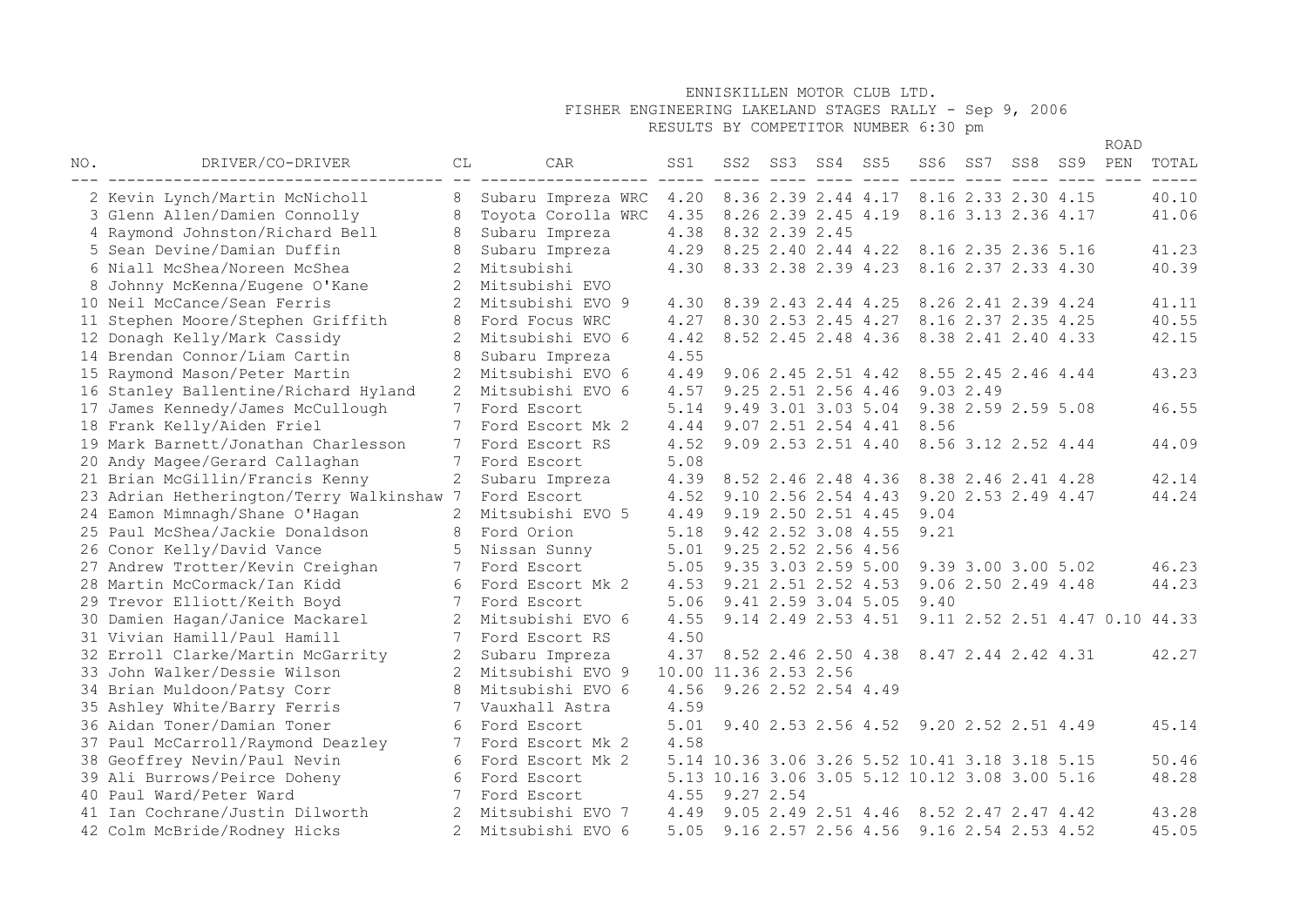FISHER ENGINEERING LAKELAND STAGES RALLY - Sep 9, 2006

RESULTS BY COMPETITOR NUMBER 6:30 pm

| NO. | DRIVER/CO-DRIVER                                                       | CL           | CAR                              | SS1  |                                                           | SS2 SS3 SS4 | SS5 |                                                     | SS6 SS7 SS8 | SS9 PEN | <b>ROAD</b> | TOTAL |
|-----|------------------------------------------------------------------------|--------------|----------------------------------|------|-----------------------------------------------------------|-------------|-----|-----------------------------------------------------|-------------|---------|-------------|-------|
|     |                                                                        |              |                                  |      |                                                           |             |     |                                                     |             |         |             |       |
|     | 43 Enda McNulty/Connor Murphy                                          | 2<br>5       | Mitsubishi EVO 6<br>Ford Escort  |      | 4.59 9.15 2.44                                            |             |     |                                                     |             |         |             |       |
|     | 44 Gary McElhinney/Darragh Kelly<br>46 Niall McCullagh/Hughie McCallan | 6            | Ford Escort G3                   | 5.03 | 5.19 10.08 3.06 3.09 5.10 10.02 3.06 3.04 5.10 1.40 49.54 |             |     |                                                     |             |         |             |       |
|     | 47 Brendan Cunningham/Jimmy Gillespie                                  | 8            |                                  | 5.21 |                                                           |             |     | 9.56 3.00 3.00 5.10 9.46 3.00 2.55 5.08             |             |         |             | 47.16 |
|     | 48 Shane McGirr/Gregory McDaid                                         | 3            | Subaru Impreza                   |      |                                                           |             |     |                                                     |             |         |             |       |
|     | 49 Paul Flanagan/Mark McDonagh                                         | 7            | Toyota Starlet<br>Talbot Sunbeam |      | 5.18 17.08 4.06 4.31 5.18 10.39 3.07 3.00 5.27            |             |     |                                                     |             |         |             | 58.34 |
|     | 50 Irwin Craig/David Hamilton                                          | 6            | Ford Escort                      |      | 5.11 9.41 2.59 3.00 4.58 9.35 2.59 2.54 5.03              |             |     |                                                     |             |         |             | 46.20 |
|     | 51 David Craig/Roger Laird                                             | 6            | Ford Escort                      | 5.24 |                                                           |             |     |                                                     |             |         |             |       |
|     | 52 Barry Greer/John Lemon                                              | 2            | Mitsubishi EVO 6                 | 5.03 |                                                           |             |     | 9.43 2.52 2.59 4.55 9.03 2.52 2.59 4.51             |             |         |             | 45.17 |
|     | 53 Ryan McCloskey/Ronan O'Neill                                        | 6            | Ford Escort                      |      | 5.34 10.20 3.06 3.13 5.21 10.17 3.08 3.08 5.38 0.40 50.25 |             |     |                                                     |             |         |             |       |
|     | 54 Andy Hawthorne/Martin Duffy                                         |              | Vauxhall Astra Gsi               |      | 5.41 12.03 2.58 3.25 5.18                                 |             |     |                                                     |             |         |             |       |
|     | 55 Howard Clarke/Jason Harron                                          | 2            | Mitsubishi EVO 7                 | 4.50 |                                                           |             |     |                                                     |             |         |             |       |
|     | 56 Darrell Harron/Fabian McAleer                                       | 6            | Ford Escort                      | 5.01 |                                                           |             |     |                                                     |             |         |             |       |
|     | 57 Thomas Coburn/Roy Lindsay                                           | 5            | Peugeot 206                      |      | 5.26 10.21 3.13 3.17 5.16 10.09 3.09 3.10 5.16            |             |     |                                                     |             |         |             | 49.17 |
|     | 58 Alastair Fisher/Barry McNulty                                       | 3            | Vauxhall Corsa                   |      | 5.19 10.10 3.04 3.03 5.05 9.52 3.02 3.00 5.07 0.40 48.22  |             |     |                                                     |             |         |             |       |
|     | 59 Noel Lappin/Mark Convey                                             | 3            | Ford Escort                      |      | 5.37 10.40 3.08 3.08 5.25 10.01 3.03 3.00 5.18            |             |     |                                                     |             |         |             | 49.20 |
|     | 60 David Kerr/Maurice Cresswell                                        | 4            | Peugeot 205 1.6Gti               | 5.08 |                                                           |             |     | 9.49 2.58 2.56 5.04 10.05 3.01 2.54 5.04 0.40 47.39 |             |         |             |       |
|     | 61 Gary Clarke/Alan Keys                                               | 4            | Talbot Sunbeam                   | 5.57 |                                                           |             |     |                                                     |             |         |             |       |
|     | 62 Liam Regan/Steven Park                                              | $\mathbf{1}$ | Ford Fiesta                      | 5.20 |                                                           |             |     | 9.53 2.59 3.06 5.12 9.46 3.00 3.05 5.10             |             |         |             | 47.31 |
|     | 63 Jonni McDaid/Adrian McIntyre                                        | .5           | Peugeot 106 Gti                  | 4.59 |                                                           |             |     |                                                     |             |         |             |       |
|     | 64 Gary Kelly/Barry McKenna                                            | 5            | Nissan Sunny                     | 5.08 |                                                           |             |     | 9.58 2.56 3.01 5.07 9.44 3.01 2.58 5.15             |             |         |             | 47.08 |
|     | 65 Emlyn Burns/Benny Grainger                                          | 5            | Ford Escort MkII                 |      | 5.49 11.00 3.11 3.12 5.36 10.39 3.10 3.05 5.31            |             |     |                                                     |             |         |             | 51.13 |
|     | 66 Ian Duff/Ian Hull                                                   | .5           | Proton Satrina                   |      | 5.26 10.16 3.08 3.09 5.21 10.14 3.07 3.08 5.19            |             |     |                                                     |             |         |             | 49.08 |
|     | 67 Derek Gurney/Jonathan Pollock                                       | 6            | Ford Sierra RS 500               |      | 5.14 9.54 3.02 3.03 5.09 10.17 3.01 3.01 5.08             |             |     |                                                     |             |         |             | 47.49 |
|     | 68 Ian Green/Amanda Green                                              | 1            | Peugeot                          |      | 5.13 10.12 3.02 3.05 5.16 10.07 3.03 3.05 5.14            |             |     |                                                     |             |         |             | 48.17 |
|     | 70 Richard Mawhinney/Mark Ogle                                         | 6            | Ford Sierra                      |      | 5.22 10.32 3.06                                           |             |     |                                                     |             |         |             |       |
|     | 72 Mervyn Wilson/Richard Gamble                                        | 4            | Ford Escort Mk 2                 |      | 5.10 9.47 3.03 2.59 5.07 9.39 3.01 2.56 5.07              |             |     |                                                     |             |         |             | 46.49 |
|     | 73 Mervyn Galbraith/Chris O'Connor                                     |              | Vauxhall Nova                    |      | 5.20 14.03 3.49 3.39 5.19 10.16 3.01 3.02 5.14 0.10       |             |     |                                                     |             |         |             | 53.53 |
|     | 74 John-Paul Stuart/Nigel Foster                                       | 3            | Suzuki Swift                     |      | 5.29 10.21 3.05 3.05 5.16                                 |             |     |                                                     |             |         |             |       |
|     | 75 Mark McCaffrey/David Maxwell                                        | 3            | Lada Riva                        |      | 5.28 10.12 3.11 3.25 5.24 10.11 3.08 3.04 5.27            |             |     |                                                     |             |         |             | 49.30 |
|     | 76 Damien McAleer/James Thompson                                       |              | Toyota Corolla                   |      | 5.31 10.21 3.25 3.18 6.51                                 |             |     |                                                     |             |         |             |       |
|     | 77 Cyril Doherty/Graham Henderson                                      |              | Ford Focus ST                    |      | 5.24 10.29 3.01 3.06 5.18 10.10 3.06 3.10 5.17            |             |     |                                                     |             |         |             | 49.01 |
|     | 78 William Little/Wendy Blackledge                                     | 3            | Nissan Micra                     |      | 6.06 11.28 3.18 3.24 5.59 11.44                           |             |     |                                                     |             |         |             |       |
|     | 79 Richard Keown/Tony Walsh                                            | 6            | Ford Escort Mk 2                 |      | 5.42 10.21 3.16 3.18 5.42 11.09 3.20 3.21 5.44            |             |     |                                                     |             |         |             | 51.53 |
|     | 80 Ronnie Boyd/Nigel Boyd                                              | 6            | Ford Escort                      |      | 5.26 11.23 3.04 3.03 5.22                                 |             |     |                                                     |             |         | 1.00        |       |
|     |                                                                        |              |                                  |      |                                                           |             |     |                                                     |             |         |             |       |